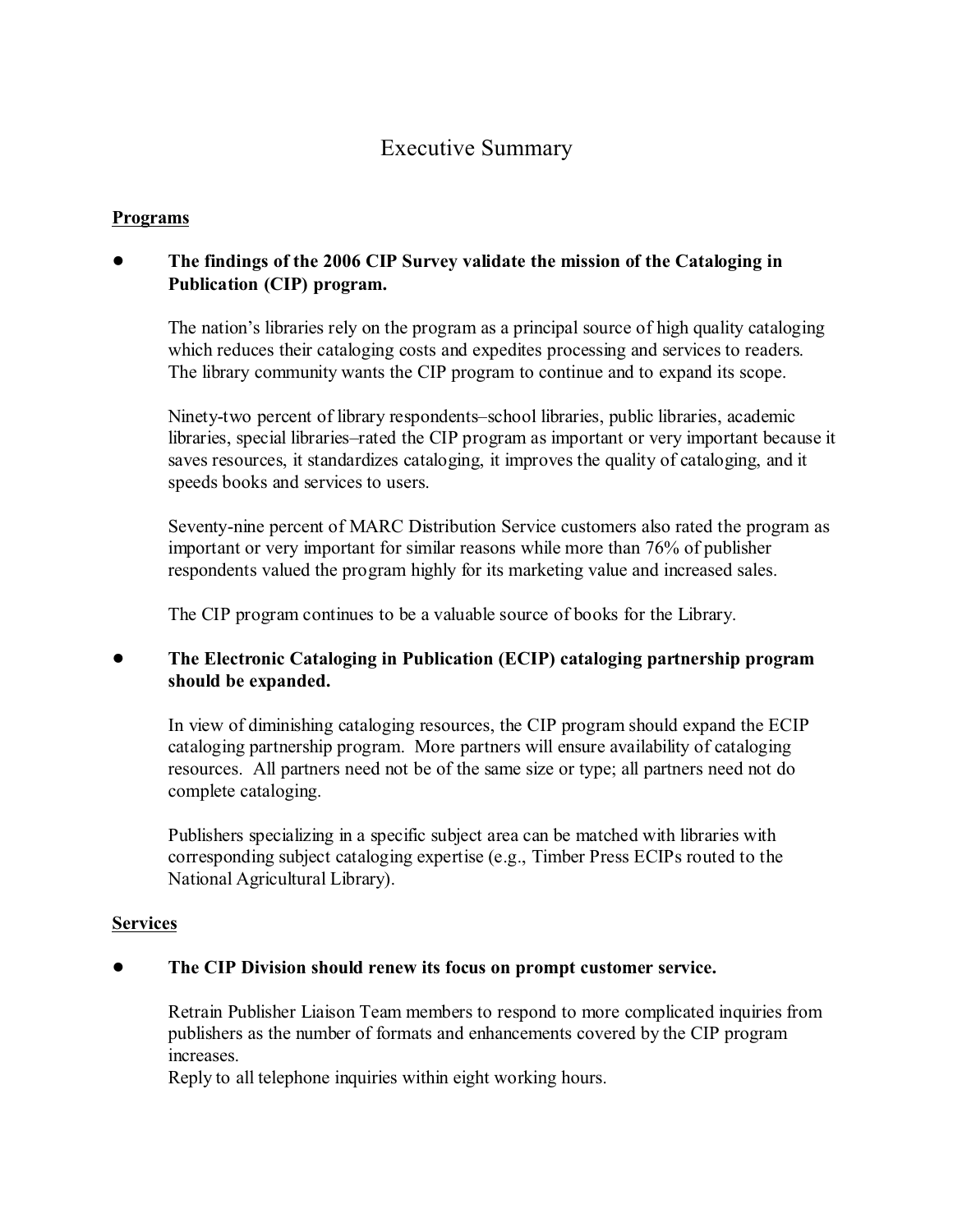## ! **The CIP service should be enhanced.**

Expand current efforts to enrich CIP data with additional elements (e.g., tables of contents, summaries, author information, book jacket images, genre headings, price, etc.) with the assistance of publishers and other libraries.

Develop a user interface to enable readers to readily search forthcoming books and display forthcoming book information with a complete array of enriching elements (including sample text).

Continue to print CIP data in the book to meet library community needs. This stipulation ensures that the CIP process will generate CIP data in advance of publication and thereby maintain a critical aspect of its value, i.e., timeliness.

Re-purpose records for ink print publications to create catalog records for audio, video, or ebook publications with the addition of elements unique to these formats.

## ! **CIP service to libraries should be enhanced.**

Develop a user interface to enable libraries to readily access CIP records, other LC records, and sets of records for materials published in a variety of formats. Libraries want to obtain CIP data directly for the books they acquire. Currently libraries obtain CIP data via Z39.50 searching, by copying the data they find printed in the book, or via intermediaries such as OCLC or vendors. In addition, the Library of Congress might route CIP records to a library according to a predetermined collection development profile.

Provide libraries with convenient access to all enriching data, e.g., summaries, reviews, tables of contents, etc.

Develop a cataloging partners program module to facilitate participation of ECIP cataloging partners and other cooperative efforts.

Refer to the Name Authority Cooperative Program (NACO) model in an effort to provide standards, leadership, and training for creating records by a larger audience of contributors.

## ! **CIP service to publishers should be enhanced.**

Develop a user interface to enable publishers to readily access CIP records, other LC records, and sets of records for materials published in a variety of formats relevant to the publishers' imprints.

Modify the ECIP system to process text in PDF or a combination of PDF and ASCII.